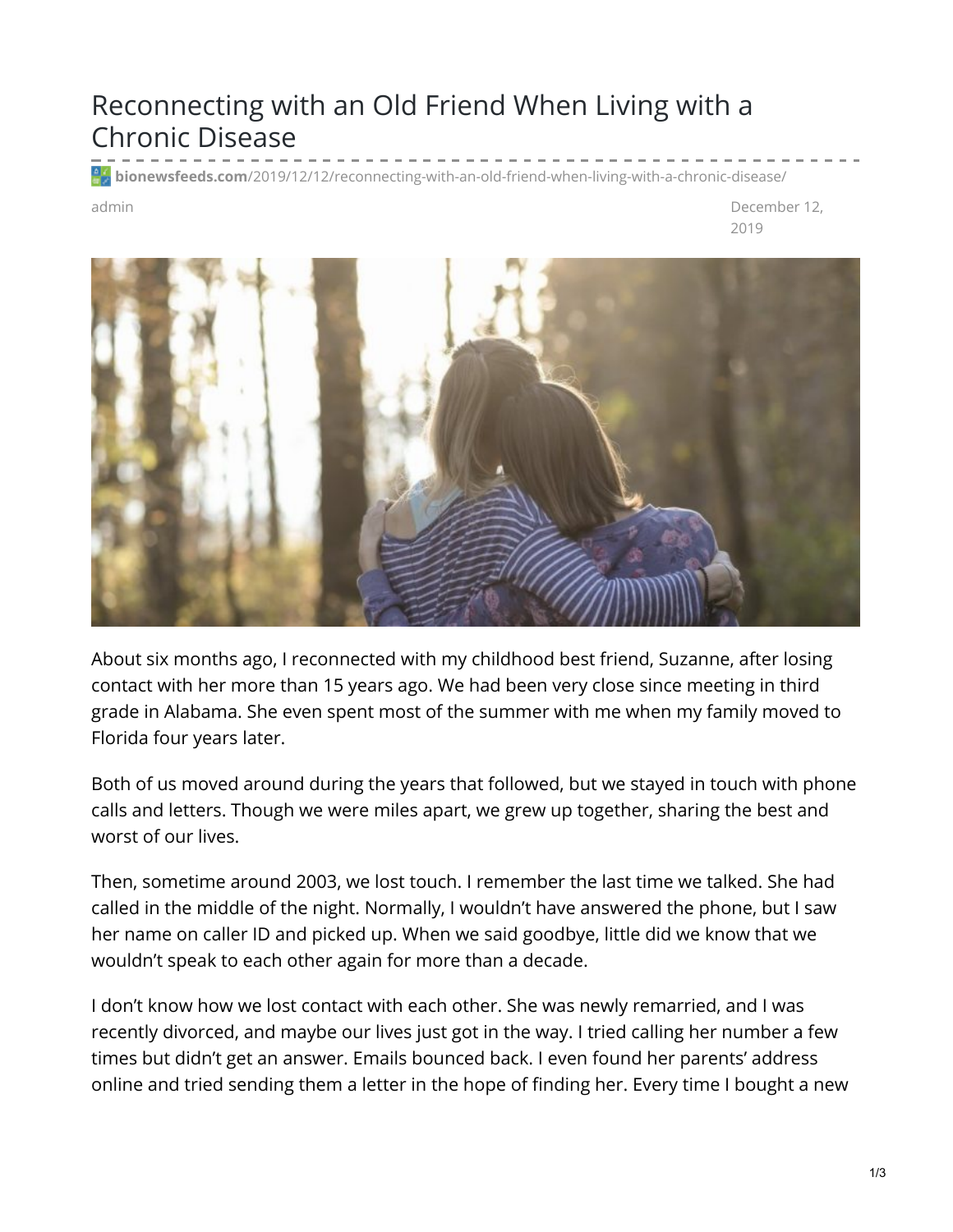cellphone, I transferred her number over so that I would see her name on caller ID if she ever called. I finally gave up and deleted her number a few years ago, fearing that something had happened to her.

I didn't want toxic people from my past to know about my current life, so I didn't join Facebook until I married in 2016. I used my married name and set high privacy settings. As I began connecting with friends, Suzanne was one of the first people I searched for.

I tried every iteration of her name: married name, maiden name, first name (Suzanne is her middle name), and even her original surname before she adopted her stepfather's name. But I didn't recognize any of the profiles that came up in my search.

Then, one Sunday afternoon in June, I received a Facebook Messenger notification. It was from Suzanne! My eyes welled up with tears, and my fingers couldn't type fast enough as we said how much we missed each other and how we had tried to find each other over the years. She had eventually discovered my eldest sister on Facebook, and she told her that my profile was under my married name.

When I told Suzanne about being diagnosed with Crohn's and having a liver [transplant](https://ibdnewstoday.com/2019/09/12/transplant-liver-donor/), she asked if my health issues were related to the lumps on my neck I'd had when I was younger. I had forgotten that shortly after I moved to Florida, the [lymph](https://www.mayoclinic.org/diseases-conditions/swollen-lymph-nodes/symptoms-causes/syc-20353902) nodes in my neck would [occasionally](https://www.cdc.gov/healthypets/diseases/cat-scratch.html) become swollen. My parents took me to a doctor who attributed it to catscratch disease because I had no other symptoms.

I was surprised that Suzanne remembered the lumps on my neck from over 30 years ago, and I realized how important it is to maintain friendships when chronically ill. While I have a supportive family, friends know and understand you differently. At times I've avoided sharing how my chronic disease affects me physically and emotionally with my family because I didn't want them to worry or give me advice. Having a friend who listens to you complain, laughs at your stupid jokes, and cries with you is different. And a friend who will take your secrets to the grave is particularly hard to come by.

When I was hospitalized and diagnosed with Crohn's disease in 2006, a few friends visited me in the hospital. However, I wished that I could have talked to Suzanne because she's like family. When my liver failed two years ago, and a potential donor had been found, I said goodbye to my family the night before my scheduled transplant. My heart ached that I hadn't found Suzanne, and I sent out a silent goodbye to her like a prayer.

Having a chronic disease — or several, in my case — I know that life is short and relationships are precious. Now that Suzanne and I have reconnected, we've promised not to lose each other again. We're already planning on meeting up when my [husband,](https://ibdnewstoday.com/2019/06/06/caregiving-sickness-health/) Patrick,